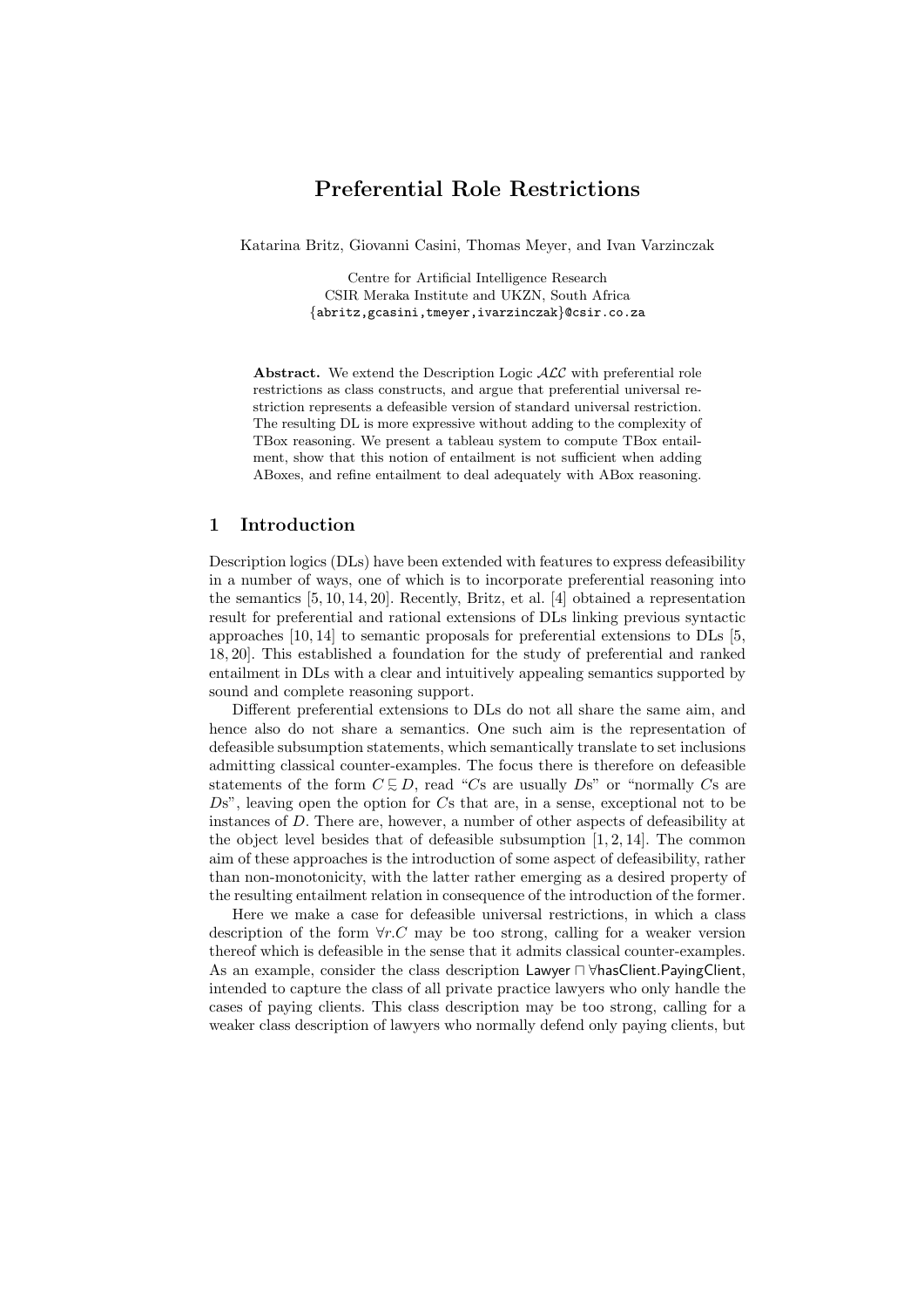who may exceptionally take on *pro bono* work. This leads to the introduction of defeasible universal restrictions. For example, Lawyer ∩∀hasClient.PayingClient can be used to describe the class of all lawyers having only paying clients, yet allowing for relatively exceptional role fillers to the hasClient role.

Dually, a class description of the form  $\exists r.C$  may be too lenient, calling for a strengthening of the existential restriction construct that discounts exceptional role fillers. For example, ∃hasClient.PayingClient describes the class of individuals having at least one paying client, whereas a description of the class of individuals whose normal client dele includes at least one paying client requires a stricter version of existential restriction, written ∃hasClient.PayingClient. This notion can incidentally also be generalized to number restrictions.

The remainder of the paper is structured as follows: We present some background on preferential DL semantics in Section 2. In Section 3 we introduce preferential versions of universal and existential role restrictions, and define their semantics. We present a tableau system for  $\cal{ALC}$  TBox entailment with the added role restrictions in Section 4, and conclude in Section 6 with a few remarks on related and future work.

# 2 Preferential semantics for description logics

We assume the reader to be familiar with Description Logics, and follow standard notation. In this section we outline the preferential semantics for DLs obtained by enriching standard DL interpretations with an ordering on the elements in the domain. The intuition on which this approach is based is simple and natural, and extends similar work done for the propositional case [17, 19], and also more recently for description and modal logics [5–7, 9].

Informally, the semantics is based on the idea that objects of the domain can be ordered according to their degree of normality [3] or typicality [15, 2]. We do not require that objects intrinsically possess certain features that render some objects more normal than others. Rather, the intention is to provide a framework in which to express all conceivable ways in which objects, with their associated properties and relationships with other objects, can be ordered, in the same way that the class of all DL standard interpretations constitute a framework representing all conceivable ways of representing the properties of objects and their relationships with other objects. The knowledge base at hand therefore imposes constraints on the allowed orderings on objects in preferential DL interpretations in the same way as it imposes constraints on the allowed extensions of classes and roles in standard DL interpretations.

Definition 1 (Preferential Interpretation). A preferential interpretation is a structure  $\mathcal{P} = \langle \Delta^{\mathcal{P}}, \cdot^{\mathcal{P}}, \prec_{\mathcal{P}} \rangle$ , where  $\langle \Delta^{\mathcal{P}}, \cdot^{\mathcal{P}} \rangle$  is a DL interpretation (which we denote by  $\mathcal{I}_{\mathcal{P}}$  and refer to as the standard interpretation associated with  $\mathcal{P}$ ). and  $\prec_{\mathcal{P}}$  is a strict partial order on  $\Delta^{\mathcal{P}}$  (i.e.,  $\prec_{\mathcal{P}}$  is irreflexive and transitive) that is well-founded.<sup>1</sup>

 $^{\rm 1}$  Observe that well-foundedness is a stricter condition to impose than the smoothness condition used for modelling defeasible subsumption [4].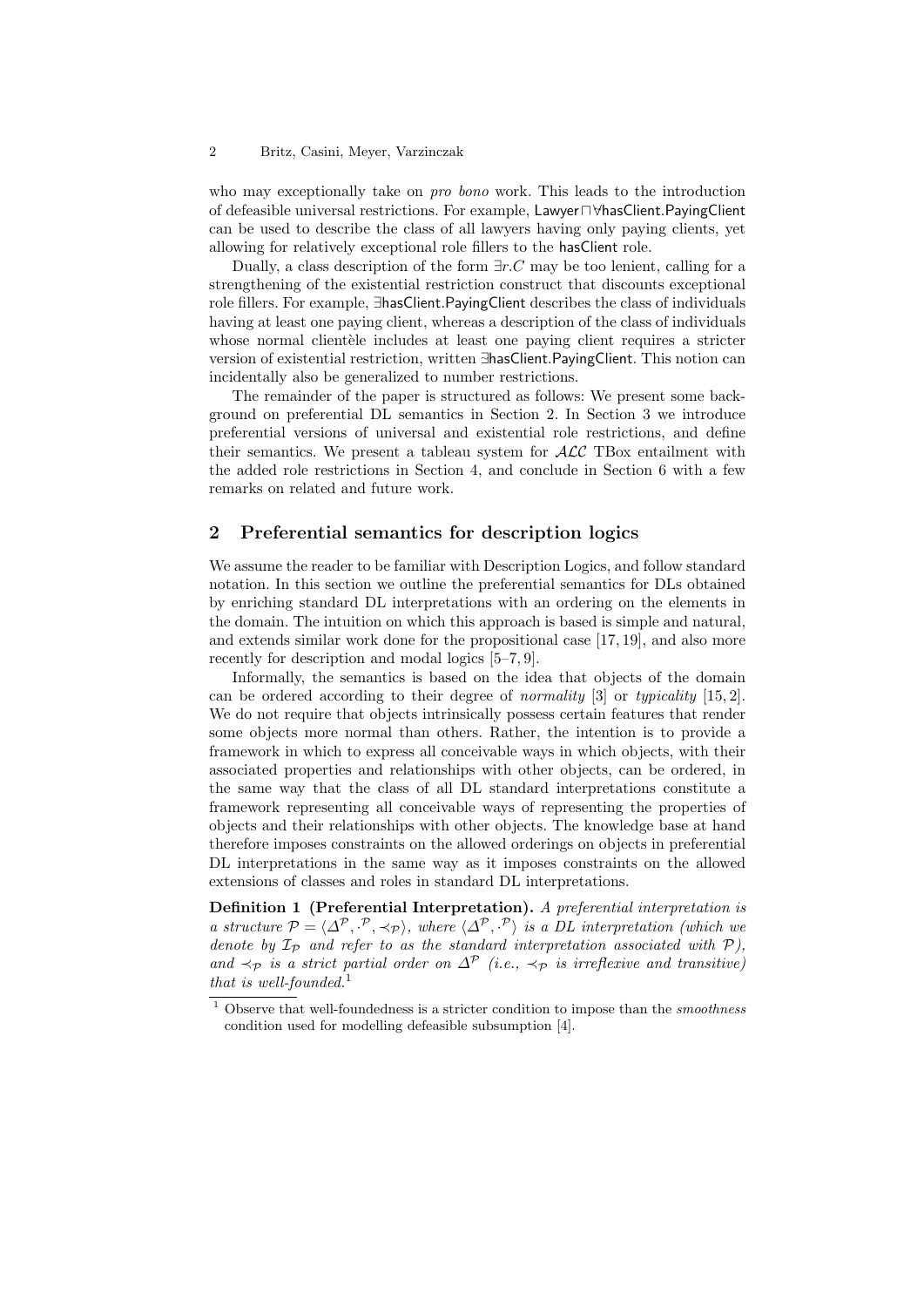A preferential interpretation  $P$  satisfies a subsumption statement  $C \subseteq D$ (denoted  $\mathcal{P} \Vdash C \sqsubseteq D$ ) if and only if  $C^{\mathcal{P}} \subseteq D^{\mathcal{P}}$ . It is easy to see that the addition of the  $\prec_{\mathcal{P}}$ -component preserves the truth of all subsumption statements holding in the associated standard interpretation:

**Lemma 1.** Let  $P = \langle \Delta^P, \cdot^P, \prec_P \rangle$  be a preferential interpretation. For every  $\alpha$ ,  $\mathcal{P} \Vdash \alpha$  if and only if  $\mathcal{I}_{\mathcal{P}} \Vdash \alpha$ .

*Example 1.* Let  $N_{\mathscr{C}} = \{A, B\}$  and let  $N_{\mathscr{R}} = \{r\}$ . Figure 1 below depicts the preferential interpretation  $\mathcal{P} = \langle \Delta^{\mathcal{P}}, \cdot^{\mathcal{P}}, \prec_{\mathcal{P}} \rangle$ , where  $\Delta^{\mathcal{P}} = \{x_i \mid 1 \leq i \leq 5\}$ ,  $A^{\mathcal{P}} = \{x_1, x_2, x_3\}, B^{\mathcal{P}} = \{x_2, x_3, x_4\}, r^{\mathcal{P}} = \{(x_1, x_2), (x_2, x_3), (x_3, x_2), (x_1, x_4),$  $(x_4, x_5), (x_5, x_4)$ , which is represented by the solid arrows in the picture, and  $\prec_{\mathcal{P}}$ is the transitive closure of  $\{(x_1, x_2), (x_1, x_3), (x_2, x_4), (x_3, x_4), (x_4, x_5)\}\)$ , i.e., of the relation represented by the dashed arrows in the picture. (Note the direction of the dashed arrows, pointing from less to more preferred objects, with more preferred objects lower in the order.)



Fig. 1. A preferential interpretation.

## 3 Enriching DLs with preferential role restrictions

The preferential DL interpretations presented above have been used elsewhere to define a defeasible subsumption relation, and also to define preferential and ranked entailment relations on defeasible DL knowledge bases [4]. Our present purpose is however to use it in the definition of a defeasible universal restriction class construct with a preferential semantics, analogous to the defeasible modalities defined by Britz, et al. [9]. We also define its dual class construct for existential restrictions. We show that preferential universal restriction introduces an aspect of defeasibility to the base class construct of universal restriction, while its dual introduces an aspect of strictness to the base class construct of existential restriction.

**Definition 2.** Let  $\mathcal{P} = \langle \Delta^{\mathcal{P}}, \cdot^{\mathcal{P}}, \prec_{\mathcal{P}} \rangle$  be a preferential interpretation. Given a role name  $r$  and a class description  $C$ , the truth conditions for defeasible universal restriction ∀r.C and strict existential restriction ∃r.C are given by:

•  $(\forall r.C)^{\mathcal{P}} \coloneqq \{x \in \Delta^{\mathcal{P}} \mid \min_{\prec_{\mathcal{P}}} r^{\mathcal{P}}(x) \subseteq C^{\mathcal{P}}\}.$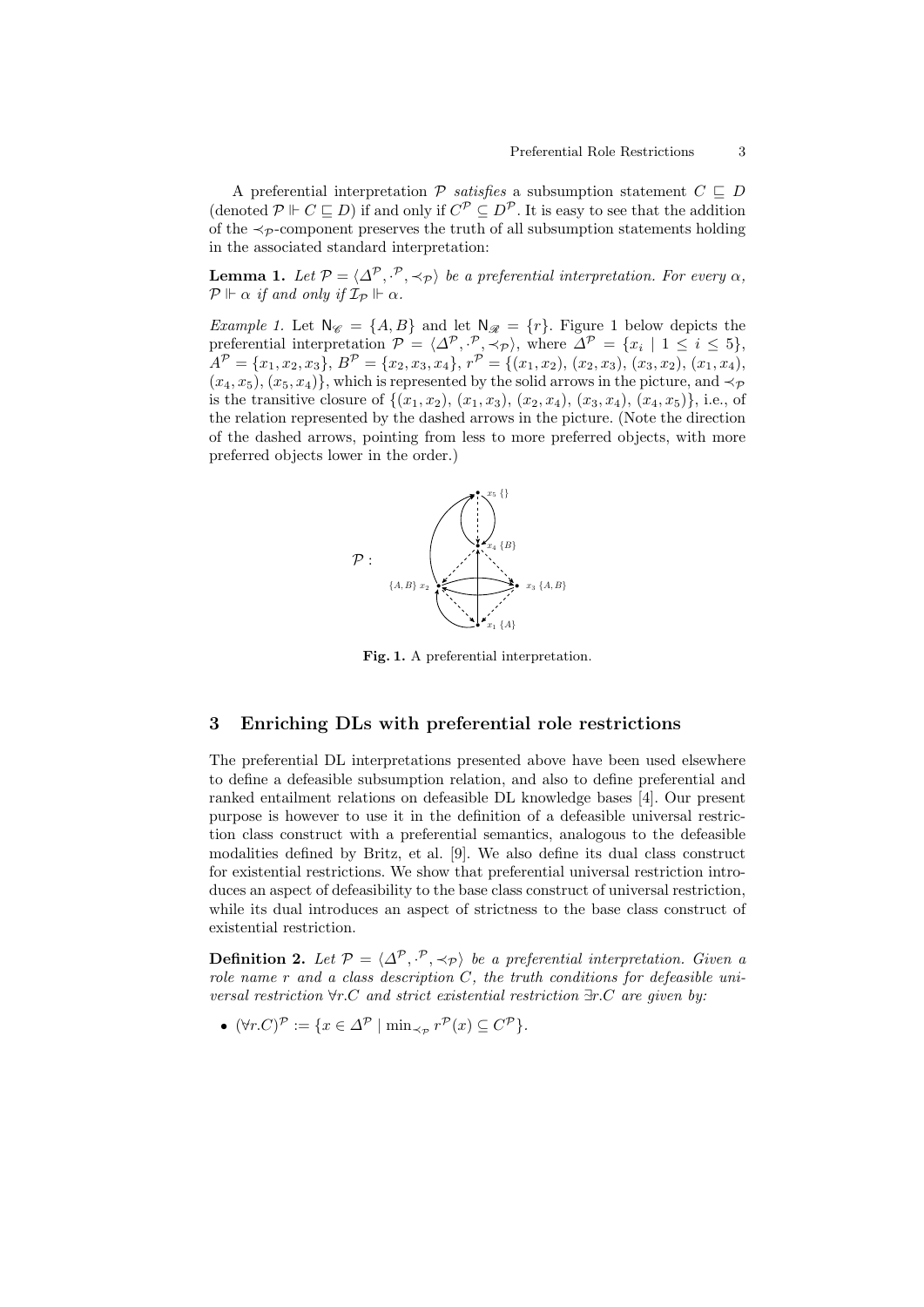• 
$$
(\exists r.C)^{\mathcal{P}} := \{x \in \Delta^{\mathcal{P}} \mid \min_{\prec_{\mathcal{P}}} r^{\mathcal{P}}(x) \cap C^{\mathcal{P}} \neq \emptyset\}.
$$

With  $\widetilde{\mathcal{L}}$  we denote the extension of  $\mathcal{L}$  obtained by adding  $\forall$  and  $\exists$  to the concept constructors of ALC.

We say that  $C \in \tilde{\mathcal{L}}$  is preferentially satisfiable if and only if there is a preferential interpretation  $P$  such that  $C^P \neq \emptyset$ . Preferential satisfiability of C with respect to a TBox  $\mathcal T$  is defined in the usual way. If  $C, D \in \widetilde{\mathcal L}$ , then satisfaction of subsumption statements of the form  $C \sqsubseteq D$  is just as before.

**Definition 3.** Given a TBox  $\mathcal{T}$  and a subsumption statement  $\alpha$  (built up from  $\mathcal{L}$ ), we say that  $\mathcal{T}$  preferentially entails  $\alpha$ , denoted  $\mathcal{T} \models \alpha$ , if and only if for every preferential interpretation  $P$ ,  $P \Vdash \mathcal{K}$  implies  $P \Vdash \alpha$ .

**Lemma 2.** Let  $\mathcal{T}$  be a TBox and let  $C, D \in \widetilde{\mathcal{L}}$ .  $\mathcal{T} \models C \sqsubseteq D$  if and only if  $C \sqcap \neg D$  is preferentially unsatisfiable with respect to  $\mathcal{T}$ .

Definition 3 yields a monotonic entailment relation (in the sense that, if  $\mathcal{T} \models \alpha$  then we also have that  $\mathcal{T} \cup {\{\beta\}} \models \alpha$  for any subsumption statement  $\beta$ ) with associated Tarskian consequence relation [9]. This raises the question of the nature and role of non-monotonicity in preferential role restrictions.

Non-monotonicity is often conflated in this way with defeasibility in the AI literature, probably because there is a connection between non-monotonic entailment relations and the intended application of such logics in defeasible reasoning. While not much harm may be done in that context, a more careful analysis is required when studying defeasibility of functions, operators or connectives in a language. We therefore briefly digress to recall some basic definitions surrounding these notions.

**Definition 4.** Given  $n + 1$  partially ordered sets of objects  $\langle S_i, \leq_i \rangle$ ,  $0 \leq i \leq n$ , an n-ary function  $f: \prod_{i=0}^{n-1} S_i \to S_n$  is monotone increasing in all its arguments on  $S_n$  if the following holds:

If  $x_i \leq y_i$  for  $0 \leq i < n$  then  $f(x_0, \ldots, x_{n-1}) \leq f(y_0, \ldots, y_{n-1})$ .

It is then easy to see that (the semantic interpretations of) the class constructs  $\sqcap$ ,  $\sqcup$  and  $\exists$  induce monotone increasing binary functions on  $\langle \mathscr{P}(\Delta), \subseteq \rangle$ , the class construct  $\neg$  induces a monotone decreasing unary function, and the class constructs  $\forall$ ,  $\forall$  and  $\exists$  induce binary functions that are neither monotone increasing nor monotone decreasing, i.e., they are non-monotonic. We may alternatively take a more proof-theoretic approach and observe that  $\Box$ ,  $\Box$  and  $\exists$ induce monotone increasing functions on the class subsumption hierarchy  $\langle \mathcal{L}, \square \rangle$ , ¬ induces a monotone decreasing function and ∀, ∀∼• and •∃∼ induce non-monotonic functions on  $\langle \mathcal{L}, \subseteq \rangle$ . Although we cannot express  $r \subseteq s$  in  $\mathcal{ALC}$ , semantically  $\forall$ remains a non-monotonic class construct, and in more expressive DLs with role hierarchies this can also be expressed syntactically, in that it does not in general follow from  $r \sqsubseteq s$  and  $C \sqsubseteq D$  that  $\forall r.C \sqsubseteq \forall s.D$ .

Defeasible reasoning dates back to Aristotle's analysis of dialectics, and relates to argument forms that seem compelling but are not classically valid.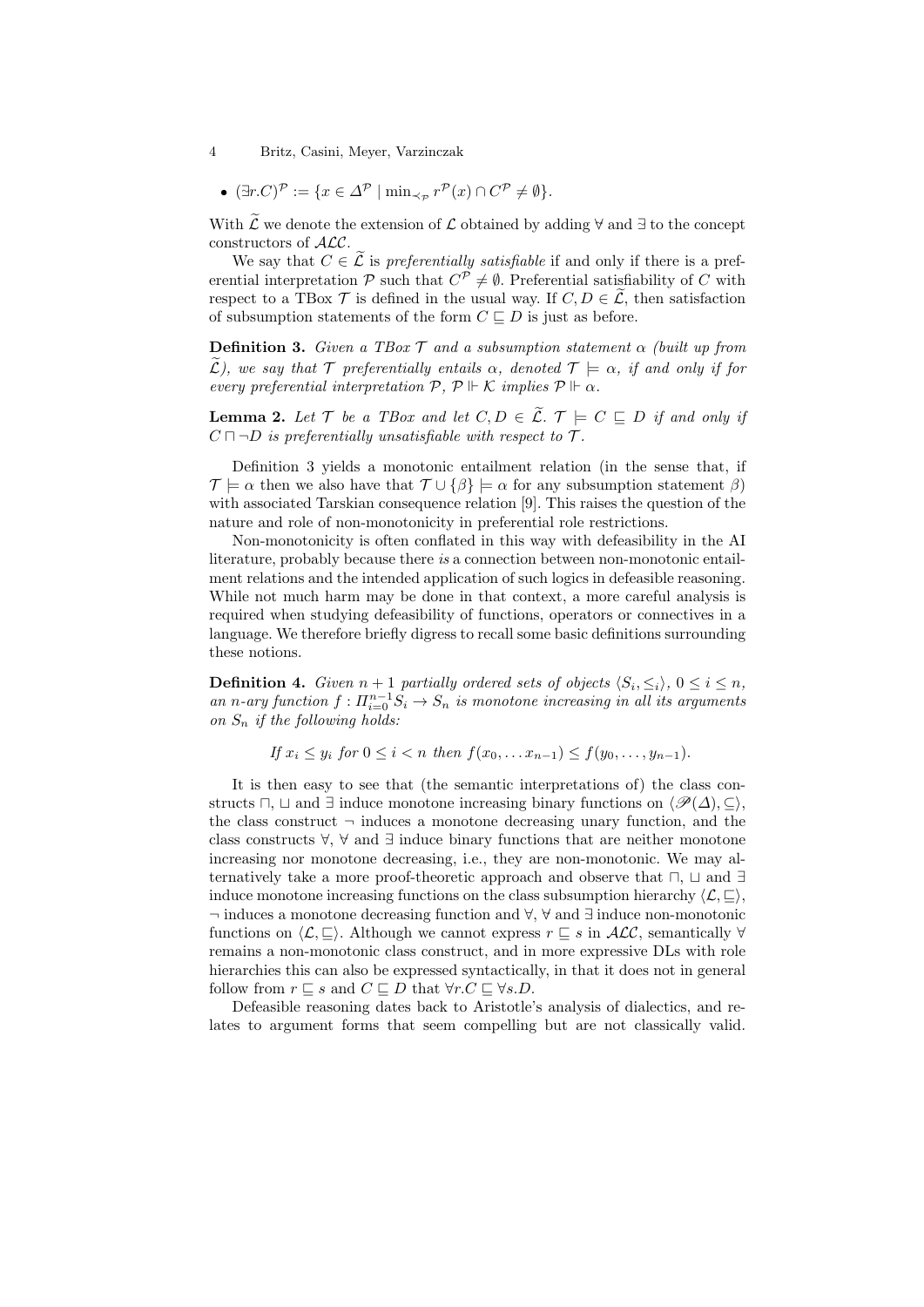As mentioned above, a more restrictive view of defeasible reasoning is often taken, conflating it with non-monotonic reasoning. However, demonstrating nonmonotonicity to prove defeasibility is not always accurate. For example, as we showed above standard universal restriction is non-monotonic, but there is no reason why it should be regarded as a defeasible class construct.

Informally, a defeasible relation on a set is one which admits classical counterexamples. The defeasibility of the relation does not refer to its non-monotonicity, but rather to the possibility of defeat by counter-example. A requirement of a defeasible function is therefore that it is more tolerant than some base function in the following sense:

**Definition 5.** Given  $n + 1$  partially ordered sets of objects  $\langle S_i, \leq_i \rangle$ ,  $0 \leq i \leq n$ , an n-ary function  $f: \prod_{i=0}^{n-1} S_i \to S_n$  is tolerant with respect to an n-ary function  $f': \Pi_{i=0}^{n-1} S_i \to S_n$  if the following holds:

$$
f'(x_1, \ldots, x_n) \le f(x_1, \ldots, x_n), \text{ for all } x_i \in S_i, 0 \le i < n.
$$
\n
$$
f'(x_1, \ldots, x_n) \ne f(x_1, \ldots, x_n), \text{ for some } x_i \in S_i, 0 \le i < n.
$$

The obvious examples relevant to the content of this paper are ∀∠ which is tolerant with respect to  $\forall$ , and  $\exists$ , which is tolerant with respect to  $\exists$ . Our claim is not that tolerance as defined above corresponds precisely to defeasibility (and could therefore be used as a definition of defeasibility). A simple illustration of this point is that classical disjunction is tolerant with respect to conjunction, but it does not seem to make sense to consider disjunction as being defeasible with respect to conjunction.

We contend that ∀∼• may be interpreted as defeasible universal restriction: Informally, PrivateLawyer ≡ Lawyer ⊓ ∀hasClient.PayingClient defines the class of private lawyers as the set of objects that are lawyers, and whose typical clients are the ones who pay. The defeasibility resides in the class construct of universal quantification ∀∼• , rather than in any of the class or role descriptions involved, or in the subsumption relation. Thus we are not stating that, normally, private lawyers only have paying clients, but rather that the normal clientiele of private lawyers are restricted to paying clients. This is made more precise in the example below.

**Definition 6.** A TBox  $\mathcal{T}$  is said to be preferentially coherent if, for every  $A \in$  $N_{\mathscr{C}}$ , there is a preferential model  $P$  of  $T$  s.t.  $A^P \neq \emptyset$ .

*Example 2.* Let  $\mathcal T$  be a TBox containing the following two statements:

```
PrivateLawyer ≡ Lawyer \Box ∀hasClient.PayingClient,
CommunityLawyer \Box PrivateLawyer \Box ∃hasClient.¬PayingClient.
```
It is easy to show that  $\mathcal T$  is preferentially coherent. Informally, this means it is possible for community lawyers, by virtue of being private lawyers, to normally have paying clients, but to have some non-paying clients at the same

<sup>2</sup> Preferential coherence is a generalisation of classical coherence as defined by Schlöbach, et al. [21].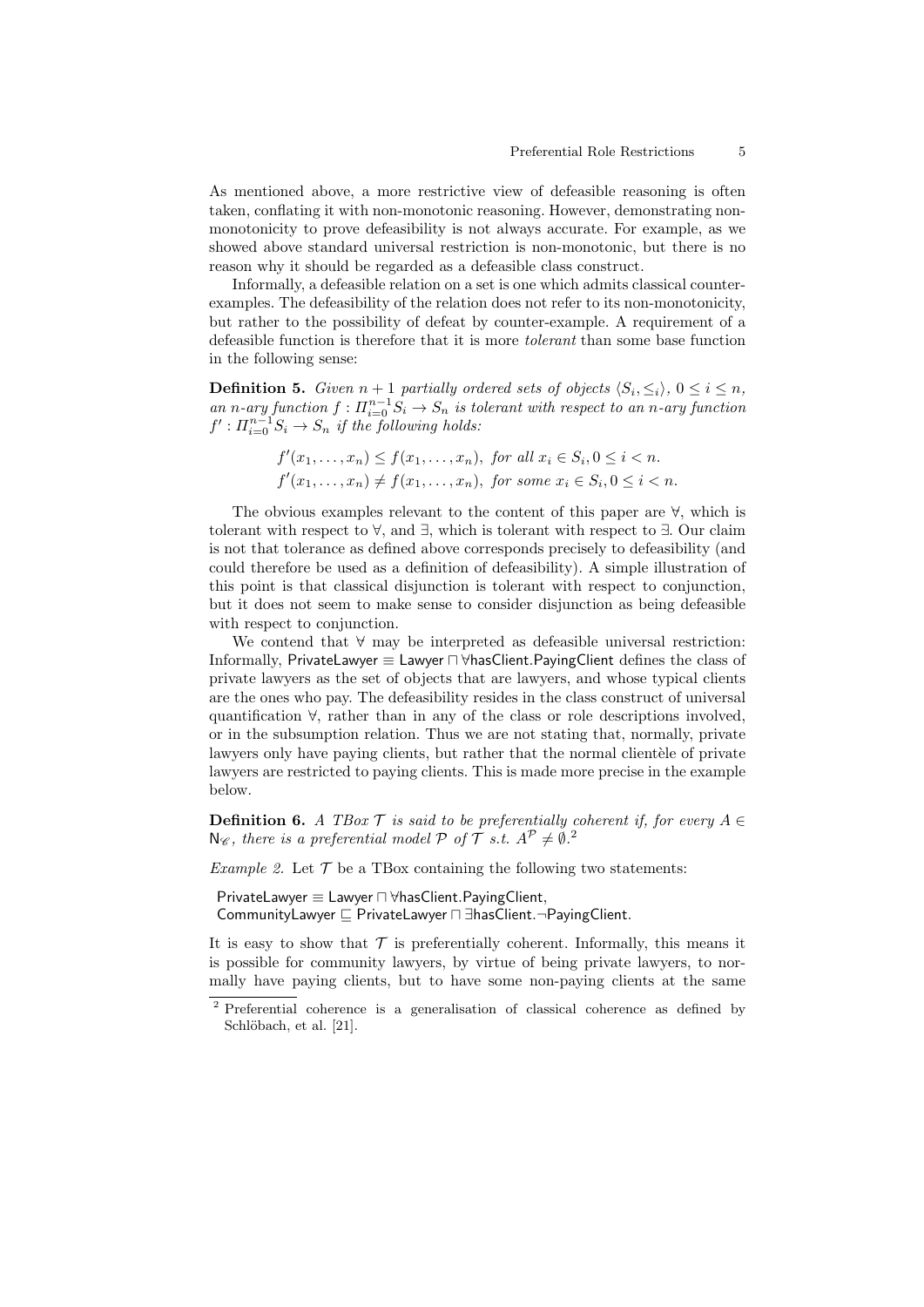time. Furthermore, it can be verified that  $\mathcal T$  preferentially entails the statement CommunityLawyer  $\subseteq$  ∃hasClient.PayingClient. Informally, because we know that all community lawyers have some clients (albeit non-paying clients), it must be the case that they all have paying clients as well. This follows from the fact that community lawyers are also private lawyers.

### 4 Tableau system for preferential role restrictions

In this section we present a simple tableau-based proof procedure for reasoning with preferential role restrictions. Our tableau calculus is based on standard modal tableaux with labeled formulae and explicit accessibility relations [16]. (Our exposition here follows that given by Britz and Varzinczak [8] in the modal case, which is based on those by Castilho et al. [11, 12].)

As usually done in the DL community, subsumptions of the form  $C \subseteq D$ , which are equivalent to  $\top \sqsubseteq \neg C \sqcup D$ , are treated internally by the tableau as concepts of the form  $\neg C \sqcup D$ . In that respect, it is enough to define a tableau system that checks only for concept satisfiability.

**Definition 7.** If  $n \in \mathbb{N}$  and  $C \in \widetilde{\mathcal{L}}$ , then  $n :: C$  is a labeled concept.

In a labeled concept  $n: C$ , the natural number n is the *label*. (As we shall see, informally, the idea is that the label stands for some object in a DL interpretation.)

**Definition 8.** A skeleton is a function  $\Sigma : \mathbb{N}_{\mathscr{R}} \longrightarrow \mathscr{P}(\mathbb{N} \times \mathbb{N}).$ 

That is, a skeleton maps role names in the language to binary relations on labels. Our tableau system also makes use of an auxiliary structure of which the intention is to build a preference relation on objects of the domain:

**Definition 9.** A preference relation  $\prec$  is a binary relation on N.

As we shall see below, like  $\Sigma$ ,  $\prec$  is built cumulatively through successive applications of the tableau rules we shall introduce.

**Definition 10.** A branch is a tuple  $\langle \mathcal{S}, \Sigma, \prec \rangle$ , where S is a set of labeled concepts,  $\Sigma$  is a skeleton and  $\prec$  is a preference relation.

Definition 11. A tableau rule is a rule of the form:

$$
\rho \frac{\mathcal{N} \, ; \, \Gamma}{\mathcal{D}_1 \, ; \, \Gamma'_1 \, \vert \, \ldots \, \vert \, \mathcal{D}_k \, ; \, \Gamma'_k}
$$

where  $\mathcal{N}; \Gamma$  is the numerator and  $\mathcal{D}_1; \Gamma'_1 \mid \ldots \mid \mathcal{D}_k; \Gamma'_k$  is the denominator.

Given a rule  $\rho$ , N represents one or more labeled concepts, called the main concept of the rule, separated by ','.  $\Gamma$  stands for any additional condition (on  $\Sigma$  or  $\prec$ ) that must be satisfied for the rule to be applicable (see below). In the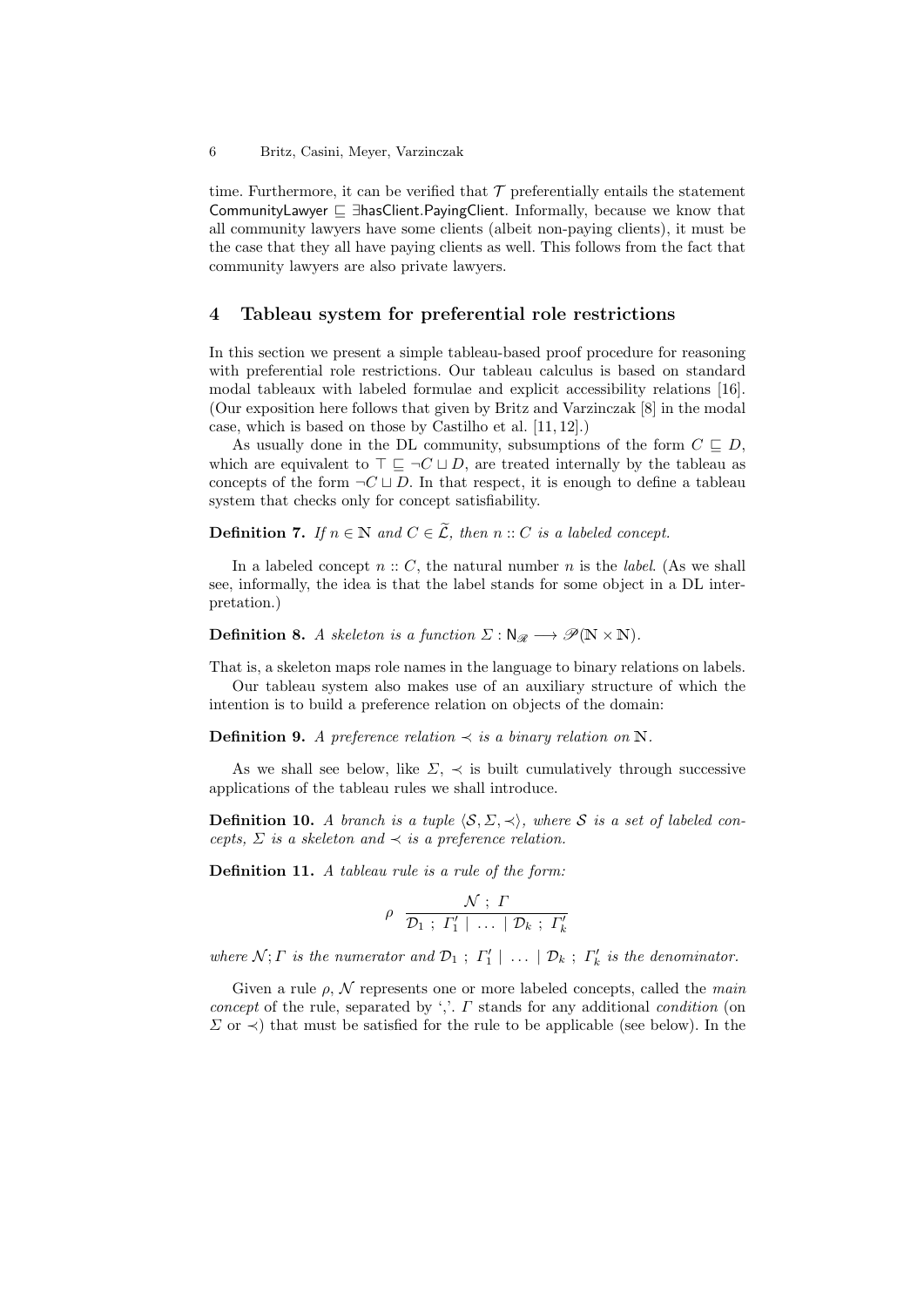denominator, each  $\mathcal{D}_i$ ,  $1 \leq i \leq k$ , has one or more labeled concepts, whereas each  $\Gamma_i'$  is a condition to be satisfied *after* the application of the rule (e.g. structural changes in the skeleton  $\Sigma$  or in the relation  $\prec$ ). The symbol '|' indicates the occurrence of a split in the branch, characteristic of the so-called don't-know non-deterministic rules.

Figure 2 below presents the set of tableau rules for  $\widetilde{\mathcal{L}}$ . In the rules we abbreviate  $(n, n') \in \Sigma(i)$  as  $n \stackrel{i}{\to} n'$ , and  $n' \in \Sigma(i)(n)$  as  $n' \in \Sigma_i(n)$ . Finally, with  $n'^{\star}, n''^{\star}, \ldots$  we denote labels that have not been used before. We say that a rule  $\rho$  is applicable to a branch  $\langle S, \Sigma, \prec \rangle$  if and only if S contains an instance of the main concept of  $\rho$  and the conditions  $\Gamma$  of  $\rho$  are satisfied by  $\Sigma$  and  $\prec$ .

$$
(\bot) \ \frac{n::C, \ n::\neg C}{n::\bot} \qquad (\neg) \ \frac{n::\neg\neg C}{n::C} \qquad (\sqcap) \ \frac{n::C\sqcap D}{n::C, \ n::D} \qquad (\bot) \ \frac{n::\neg(C\sqcap D)}{n::\neg C \mid n::\neg D}
$$

$$
(\forall) \ \frac{n:: \forall r_i.C \ ; \ n \stackrel{i}{\to} n', \ n' \in \min_{\prec} \Sigma_i(n)}{n':: C} \quad (\exists) \ \frac{n:: \neg \forall r_i.C}{n'^\star:: \neg C \ ; \ n \stackrel{i}{\to} n'^\star, \ n'^\star \in \min_{\prec} \Sigma_i(n)}
$$

$$
(\forall) \frac{n::\forall r_i.C \; ; \; n \stackrel{i}{\rightarrow} n'}{n':: C} \qquad (\exists) \frac{n::\neg \forall r_i.C}{n'^*::\neg C \; ; \; \Gamma'_1 \mid n'^*::\neg C \; ; \; \Gamma'_2}, \text{ where}
$$

$$
\Gamma'_1 = \{n \stackrel{i}{\rightarrow} n'^*, \; n'^* \in \min_{\prec} \Sigma_i(n)\} \text{ and}
$$

$$
\Gamma'_2 = \{n \stackrel{i}{\rightarrow} n'^*, \; n \stackrel{i}{\rightarrow} n''^*, \; n''^* \prec n'^*, \; n''^* \in \min_{\prec} \Sigma_i(n)\}
$$

# Fig. 2. Tableau rules for  $\tilde{\mathcal{L}}$ .

The Boolean rules together with  $(\forall)$  are as usual and need no explanation. Rule (∀) propagates concepts in the scope of a defeasible universal restriction to the most preferred (with respect to  $\prec$ ) of all successor nodes. Rule ( $\exists$ ) creates a preferred (minimal) successor node with the corresponding labeled concept as content. Rule (∃) replaces the standard rule for ∃-concepts with a don't-know non-deterministic version thereof and requires a more thorough explanation. When creating a new successor node, there are two possibilities: Either  $(i)$  it is minimal (with respect to  $\prec$ ) amongst all successor nodes, in which case the result is the same as that of applying Rule  $(\exists)$ , or  $(ii)$  it is not minimal, in which case there must be a most preferred successor node that is more preferred (with respect to  $\prec$ ) than the newly created one. (This splitting is of the same nature as that in the  $(L)$ -rule, i.e., it fits the purpose of a proof by cases.)

**Definition 12.** A tableau  $\mathcal{T}$  for  $C \in \widetilde{\mathcal{L}}$  is the limit of a sequence  $\mathcal{T}^0, \ldots, \mathcal{T}^n, \ldots$ of sets of branches where the initial  $\mathcal{T}^0 = \{ \langle 0 : C \rangle, \emptyset, \emptyset \rangle \}$  and every  $\mathcal{T}^{i+1}$  is obtained from  $\mathcal{T}^i$  by the application of one of the rules in Figure 2 to some branch  $\langle S, \Sigma, \prec \rangle \in \mathcal{T}^i$ . Such a limit is denoted  $\mathcal{T}^{\infty}$ .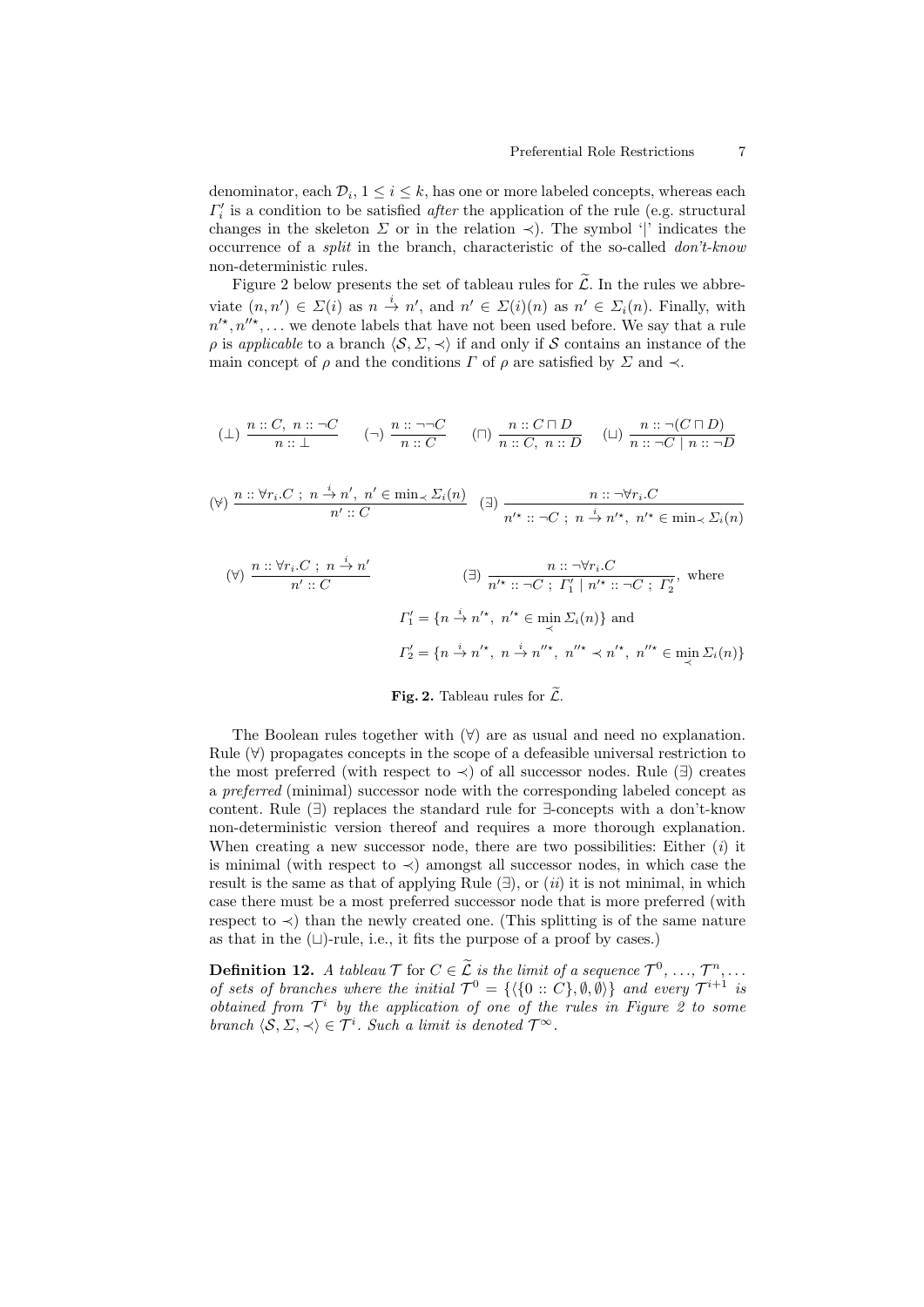We make the so-called *fairness assumption*: Any rule that *can* be applied will eventually be applied, i.e., the order of rule applications is not relevant. We say a tableau is saturated if no rule is applicable to any of its branches.

**Definition 13.** A branch  $\langle \mathcal{S}, \Sigma, \prec \rangle$  is closed if and only if  $n :: \bot \in \mathcal{S}$  for some n. A saturated tableau  $\mathcal T$  for  $C \in \widetilde{\mathcal L}$  is closed if and only if all its branches are closed. (If  $T$  is not closed, then we say that it is an open tableau.)

For an example, consider the concept  $C = \exists r.(A \sqcap \neg B) \sqcup \exists r.\neg A \sqcup \forall r.B.$ Figure 3 depicts the (open) tableau for  $\neg C = \forall r. \neg (A \sqcap \neg B) \sqcap \forall r. A \sqcap \neg \forall r. B$ .



 $\Gamma'_1 = \text{add}(0,1)$  to  $\Sigma$  and 1 to min<sub> $\leq \Sigma(0)$ </sub>;  $\Gamma'_2 = \text{add}(0,2)$  and  $(0,3)$  to  $\Sigma$ ,  $(3,2)$  to  $\prec$  and 3 to min $\prec \Sigma(0)$ 

Fig. 3. Visualization of an open tableau for a satisfiable concept.

From the open tableau in Figure 3 one can extract the preferential interpretation P as depicted in Figure 4. (In Figure 4 the understanding is that  $3 \prec 2$ and that 0 is *incomparable* with respect to  $\prec$  to the other objects in the domain.)

We are now ready to state the main result of this section. (The proof of Theorem 1 is analogous to that by Britz and Varzinczak in the modal case [8] and we do not state it here.)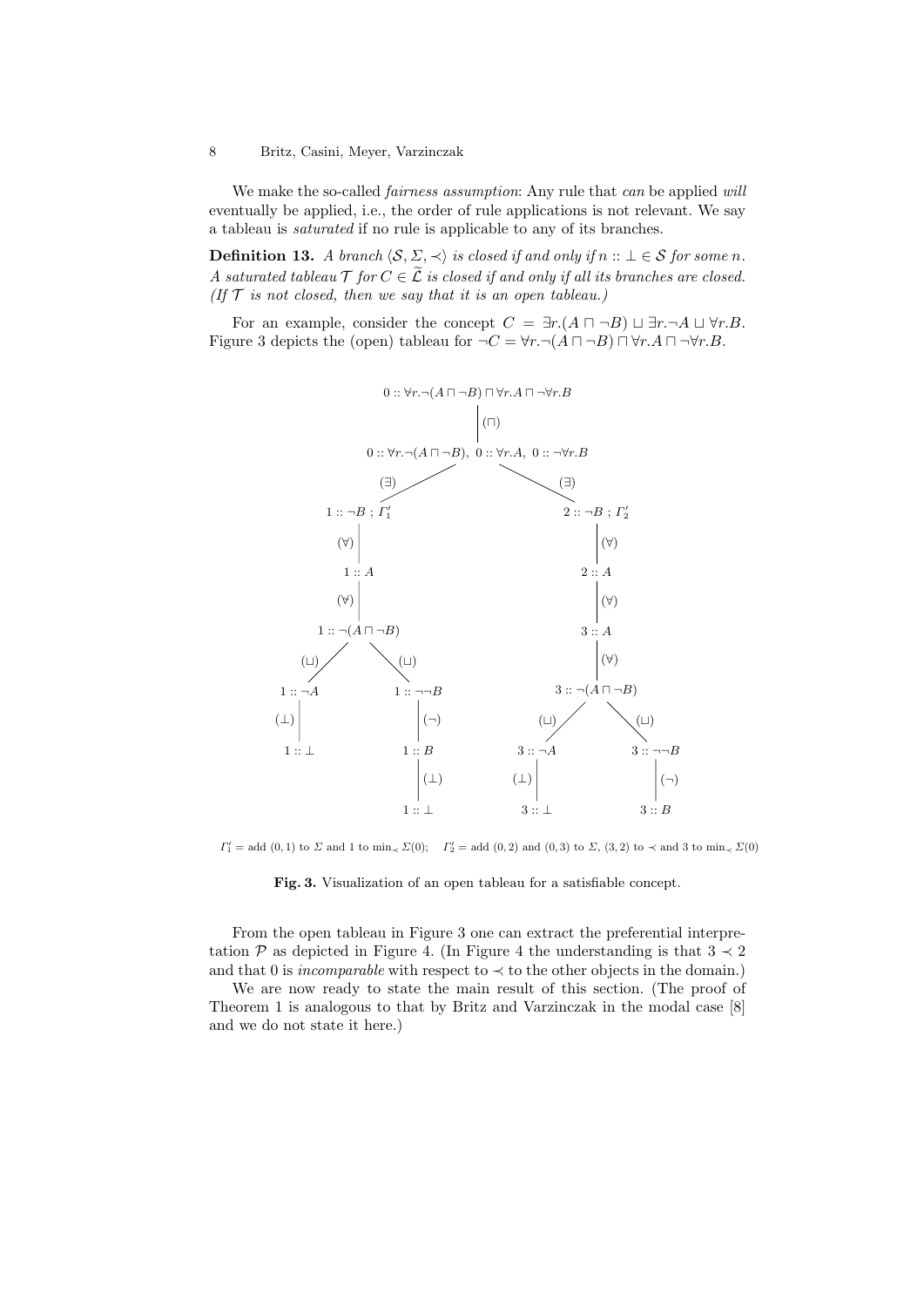

Fig. 4. Preferential interpretation  $P$  constructed from the tableau in Figure 3.

**Theorem 1.**  $C \in \tilde{\mathcal{L}}$  is preferentially satisfiable if and only if there is an open (saturated) tableau for C.

It can easily be checked that in the construction of the tableau there is only a finite number of distinct states since every concept generated by the application of a rule is a subconcept of the original one. Therefore we have a decision procedure for our enriched description logic.

It is well-known that satisfiability checking for the description logic  $\mathcal{ALC}$  is pspace-complete. It is not that hard to see that the addition of ∀ and ∃ to the concept language does not affect the space complexity of the resulting tableaux. To see why, if the concept at the root of the tableau is C, and  $|C| = m$ , i.e., m is the number of symbols occurring in  $C$ , then the space requirement for each label is at most  $O(m)$ . Since there exists a saturated tableau with depth at most  $O(m^2)$ , the total space requirement is  $O(m^3)$ . In summary, in spite of the additional expressivity brought in by the introduction of preferential role restrictions, we remain in the same complexity class as that of the logic we started off with.

Finally, the tableau system we have just introduced checks only for concept satisfiability and therefore no TBox information is assumed. From the perspective of knowledge representation and reasoning it becomes important to check for concept satisfiability with respect to background knowledge provided in the form of a TBox and (possibly) an ABox. Fortunately our tableau calculus can easily be adapted to take care of this need. For instance, satisfiability with respect to a TBox can be achieved with the addition of the following rule [13]:

(TB) 
$$
\frac{n::E}{n::E \cap \bigcap_{C \subseteq D \in \mathcal{T}} (\neg C \sqcup D)}
$$

The rule (TB) is the only one that does not have the subconcept property, but it is not hard to see that it does not affect decidability of the method. Complexitywise, since TBox entailment in  $\text{ALC}$  is EXPTIME [13], and given our discussion above, one can expect entailment with preferential role restrictions to remain in EXPTIME, in particular if we require rule (TB) to be applied exactly once per node, which avoids an extra exponential blow up. A thorough analysis of complexity issues, as well as a study of proof strategies and optimizations, are beyond the scope of the present paper and we leave these for future work.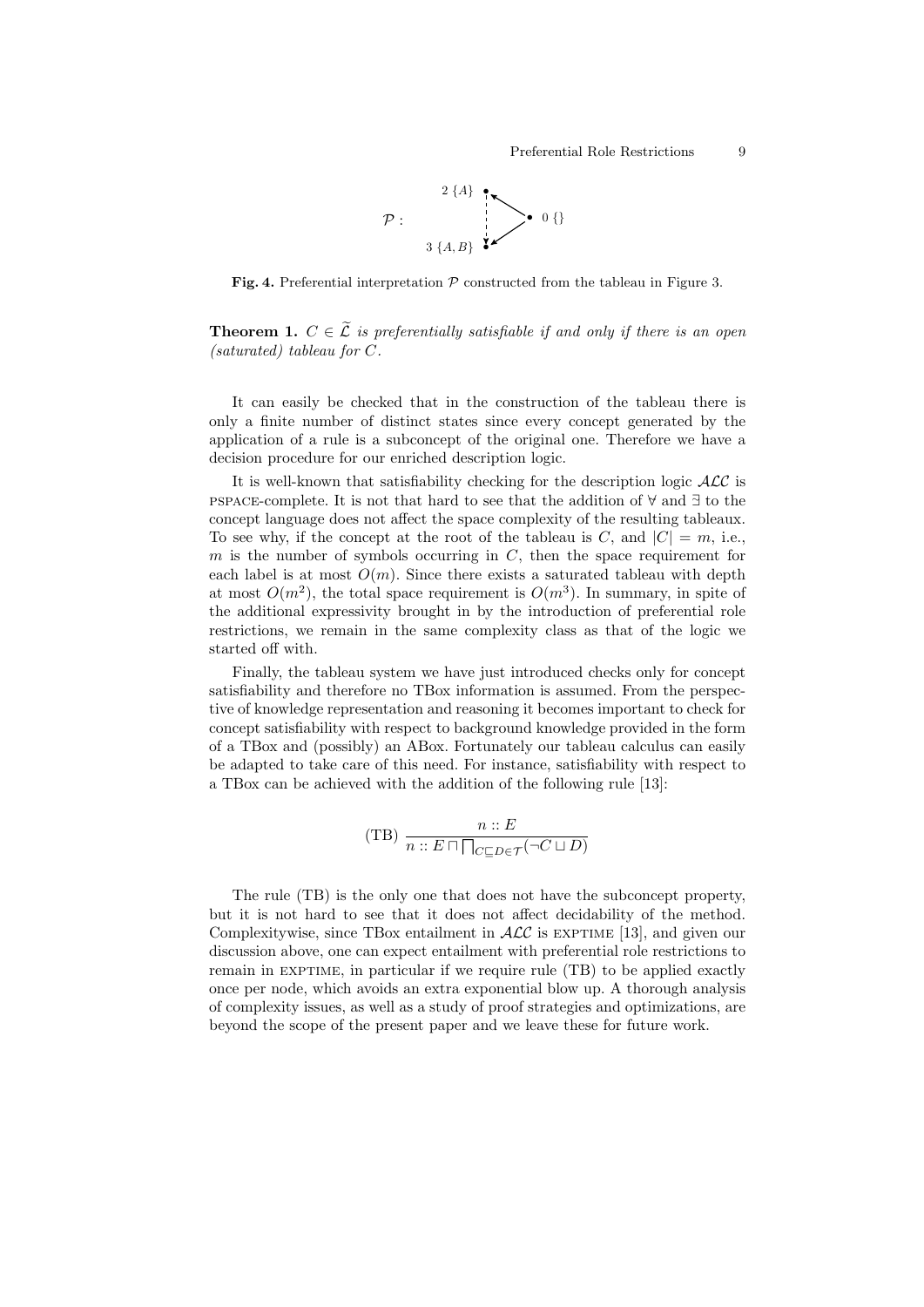### 5 Reasoning with ABoxes

In the previous section we showed how to perform preferential TBox reasoning, and provided a tableau system for computing preferential TBox entailment. In this section we investigate what happens when we include ABoxes. Let  $N \in \mathbb{N}$  be a finite set of individual names. An ALC ABox A is a finite set of assertions of the form  $C(a)$  where  $a \in \mathbb{N}_{\mathscr{I}}$  and  $C \in \widetilde{\mathcal{L}}$ . We extend the preferential interpretation function  $\cdot^{\mathcal{P}}$  of Definition 1 to include mappings from individual names to elements of the domain  $\Delta^{\mathcal{P}}$  in the standard way: for every  $a \in \mathbb{N}_{\mathscr{I}}$ ,  $a^{\mathcal{P}} \in \Delta^{\mathcal{P}}$ . The satisfaction of (extended) ABox assertions is then defined as usual:

• For a preferential interpretation P, and for  $C \in \widetilde{\mathcal{L}}$  and  $a \in \mathbb{N}_{\mathscr{I}}$ ,  $\mathcal{P} \Vdash C(a)$  if and only if  $a^{\mathcal{P}} \in C^{\mathcal{P}}$ .

An extended  $\mathcal{ALC}$  knowledge base K is a tuple  $\langle \mathcal{T}, \mathcal{A} \rangle$  where T is an extended TBox and A is an extended ABox. Henceforth we omit the word "extended" when referring to extended  $\text{ALC}$  knowledge bases, TBoxes and ABoxes. We sometimes abuse notation by referring to  $\mathcal{K} = \langle \mathcal{T}, \mathcal{A} \rangle$  as the set  $\mathcal{T} \cup \mathcal{A}$ .

Given a knowledge base K, the *preferential models* of K is the set of preferential interpretations  $\mathcal{PM}(\mathcal{K}) := \{ \mathcal{P} \mid \mathcal{P} \vdash \alpha \text{ for every } \alpha \in \mathcal{K} \}$ . K is preferentially satisfiable if it has a preferential model. Definition 3 then applies without change also to preferential entailment from knowledge bases.

*Example 3.* Let  $\mathcal{T}$  be the TBox given in Example 2 and consider the ABox  $\mathcal{A} = \{$ PrivateLawyer(sam),  $\exists$ hasClient. $\top$ (sam)}. The knowledge base  $\mathcal{K} = \langle \mathcal{T}, \mathcal{A} \rangle$ preferentially entails the ABox statement ∃hasClient.PayingClient(sam). That is, if we know that Sam the private lawyer has a client, we can conclude that he has a paying client. In fact, in line with the reasoning exhibited in Example 2, if we replace the statement  $\exists$ hasClient. $\top$ (sam) in A with the stronger statement ∃hasClient.¬PayingClient(sam), the resulting knowledge base is preferentially satisfiable, and preferentially entails ∃hasClient.PayingClient(sam). In other words, given that Sam the private lawyer has a non-paying client, we can also conclude that he has a paying client.

At first glance, preferential entailment for knowledge bases may seem to provide appropriate results. However, closer inspection reveals that preferential entailment for knowledge bases sometimes gives counterintuitive results. Consider the knowledge base  $\mathcal{K} = \langle \mathcal{T}, \mathcal{A} \rangle$  where  $\mathcal{T} = \{\text{Lawver } \sqsubset \forall \text{hasClient}.$ PayingClient} and  $A = \{\text{Lawyer}(\text{sam})\$ , has Client(sam, peter)}. From this we would like to (defeasibly) conclude the statement PayingClient(peter). But is easy to see that preferential entailment does not sanction this conclusion. The issue is that we need individuals to be as typical as is allowed by the knowledge. For example, the reason why PayingClient(peter) is not entailed by  $K$  is because there are some preferential models of  $K$  in which Peter is not a paying client, and is therefore not one of Sam's normal clients.

To rectify this, we introduce an ordering on the preferential models of a knowledge base. Intuitively, a preferential model  $\mathcal{P}_1$  of K is at least as preferred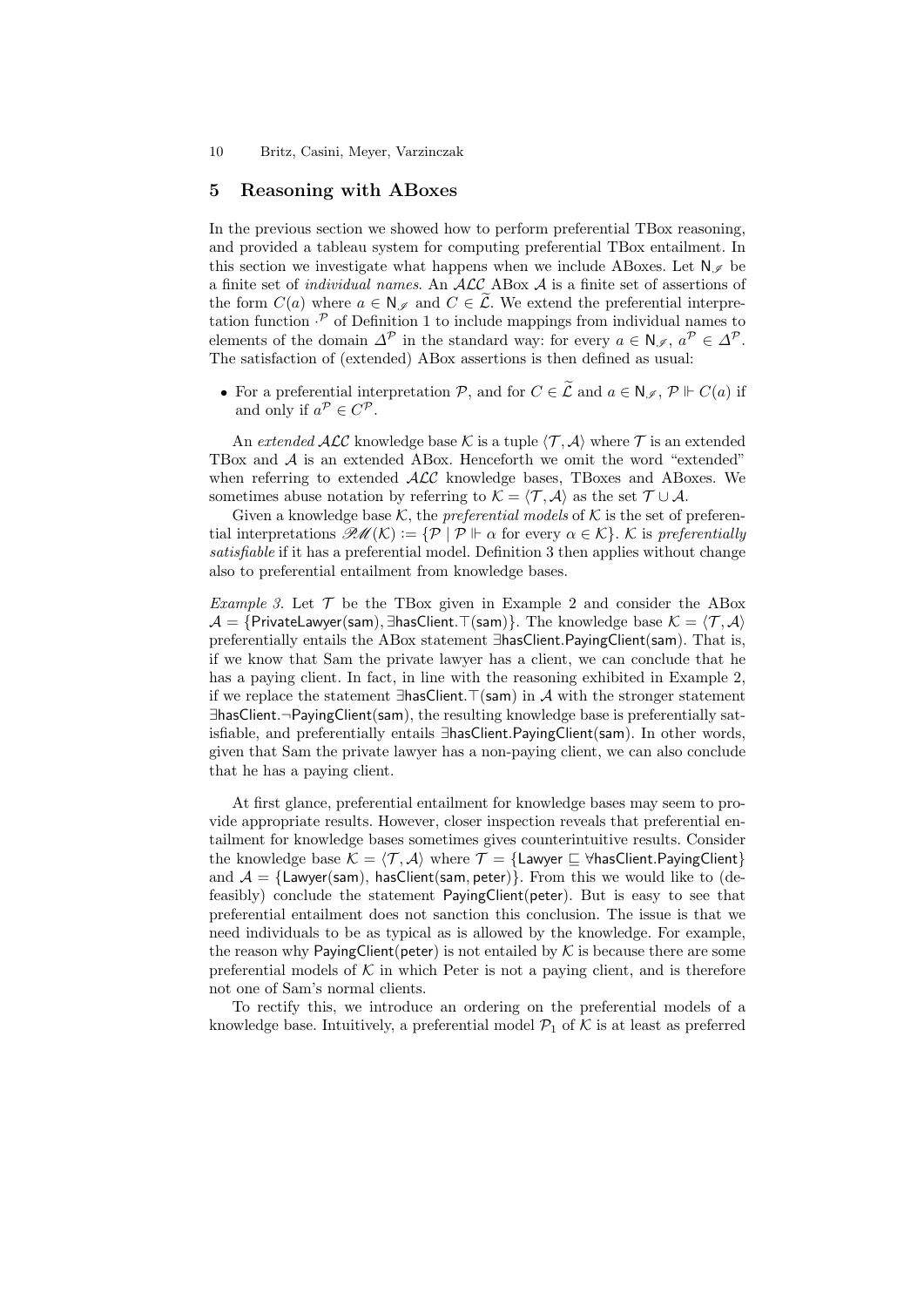(at least as low down in the ordering) as  $\mathcal{P}_2$  if (i) it agrees with  $\mathcal{P}_2$  everywhere except on the denotation of individual names, and  $(ii)$  all names in  $\mathcal{P}_1$  denote objects that are at least as low down in the ordering as in  $\mathcal{P}_2$ .

**Definition 14.** Given a knowledge base K, we define the binary relation  $\ll_K$  on  $\mathcal{PM}(K)$  as follows:  $\mathcal{P}_1 \ll_K \mathcal{P}_2$  if and only if  $\Delta^{\mathcal{P}_1} = \Delta^{\mathcal{P}_2}$ ,  $C^{\mathcal{P}_1} = C^{\mathcal{P}_2}$  for every  $C \in \tilde{\mathcal{L}}, r^{\mathcal{P}_1} = r^{\mathcal{P}_2}$  for every  $r \in \mathbb{N}_{\mathcal{R}},$  and  $a^{\mathcal{P}_1} \preceq_{\mathcal{P}_1} a^{\mathcal{P}_2}$  for every  $a \in \mathbb{N}_{\mathcal{I}}$ .

It is easily verified that  $\ll_{\mathcal{K}}$  is a weak partial order (i.e., it is reflexive, antisymmetric and transitive). Moreover, since all preferential interpretations are well-founded, it follows that  $\ll_{\mathcal{K}}$  is also well-founded. Let  $\min_{\ll_{\mathcal{K}} \mathscr{PML}}(\mathcal{K}) =$  $\{ \mathcal{P} \in \mathcal{PM}(\mathcal{K}) \mid \mathcal{P}' \nleq \mathcal{K} \mathcal{P} \text{ for every } \mathcal{P}' \in \mathcal{PM}(\mathcal{K}) \text{ s.t. } \mathcal{P}' \neq \mathcal{P} \}.$ 

**Definition 15.** Let K be a knowledge base and  $\alpha$  a (TBox or ABox) statement.  $\alpha$  is said to be minimally preferentially entailed by K, written  $\mathcal{K} \models_{\ll} \alpha$ , if and only if  $\mathcal{P} \Vdash \alpha$  for every  $\mathcal{P} \in \min_{\mathscr{C}} \mathscr{P}(\mathcal{M}(\mathcal{K}))$ .

It can now be verified that the statement PayingClient(peter) is minimally preferentially entailed by the knowledge base in Example 3. To see that this is a defeasible conclusion, note that if we add the statement  $\neg$ PayingClient(peter) to the knowledge base in Example 3, the statement PayingClient(peter) is not minimally preferentially entailed by the new knowledge base (and the new knowledge base is preferentially satisfiable).

# 6 Concluding Remarks

We conclude with a comment on the expression of defeasible subsumption statements [4, 5, 7] in terms of defeasible universal restrictions. Given  $C, D \in \mathcal{L}$ , a statement of the form  $C \subseteq D$  is a *defeasible subsumption statement* and is read "usually C is subsumed by  $D$ ". The connective  $\in$  is meant to be a defeasible counterpart of  $\subseteq$ . A preferential interpretation  $P$  satisfies a defeasible subsumption statement  $C \subsetneq D$ , written  $\mathcal{P} \Vdash C \subsetneq D$ , if and only if  $\min_{\prec_{\mathcal{P}}} (C^{\mathcal{P}}) \subseteq D^{\mathcal{P}}$ .

For every concept  $C \in \mathcal{L}$  and preferential interpretation  $\mathcal{P}$ , we can define in  $\mathcal P$  its left cylindrification  $r_C$  in the following way:

$$
r_C := \{ \langle x, y \rangle \mid x \in \Delta^{\mathcal{P}} \text{ and } y \in C^{\mathcal{P}} \}.
$$

Practically,  $r_C$  is the largest role r definable in a preferential model  $\mathcal P$  such that  $\mathcal{P} \Vdash \top \sqsubseteq \forall r.C.$  It follows that, for every  $C, D \in \mathcal{L}, \mathcal{P} \Vdash C \subsetneq D$  if and only if  $P \Vdash \top \sqsubseteq \forall r_C.D.$ 

The implications of this connection between defeasible subsumption and defeasible universal restriction requires further investigation. Other future work include extension of the tableau procedure to minimal preferential entailment.

<sup>&</sup>lt;sup>3</sup> Note that  $\preceq_{\mathcal{P}_1}$  is the weak partial order obtained from  $\prec_{\mathcal{P}_1}$ .